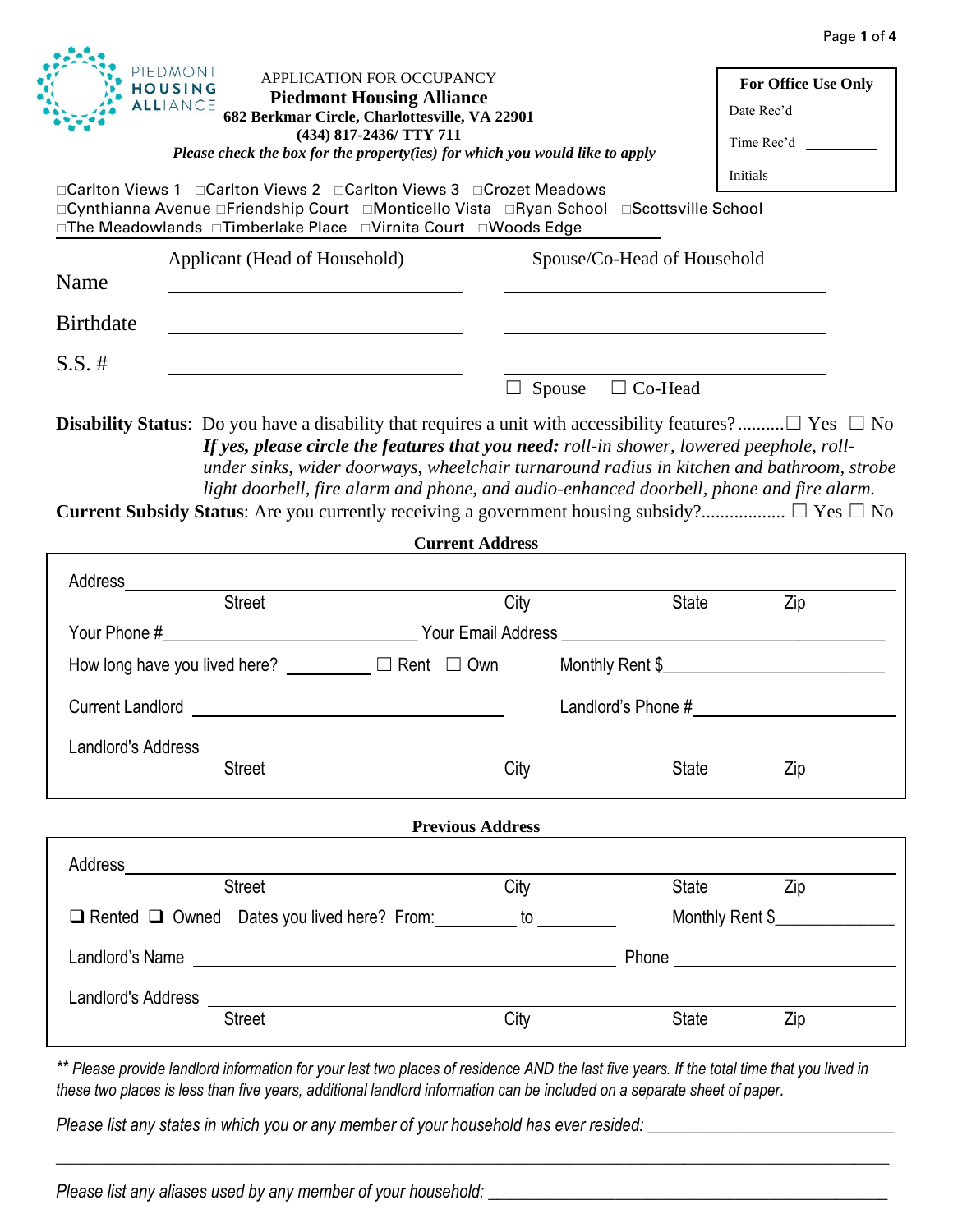## **Household Composition**

*List all persons who will be living in your home, with the head of household listed first.*

| Name of Household Member | Relationship | Date of<br><b>Birth</b> | <b>Citizen</b><br>(Y/N) | <b>Full or Part</b><br><b>Time Student</b><br>(Y/N) | <b>Social Security Number*</b> |
|--------------------------|--------------|-------------------------|-------------------------|-----------------------------------------------------|--------------------------------|
| . .                      | Head         |                         |                         |                                                     |                                |
|                          |              |                         |                         |                                                     |                                |
| J.                       |              |                         |                         |                                                     |                                |
| 4.                       |              |                         |                         |                                                     |                                |
|                          |              |                         |                         |                                                     |                                |
| 6.                       |              |                         |                         |                                                     |                                |

*\*If a household member has no Social Security number and he/she was 62 or older on 01/31/2010 and receiving HUD assistance at anther location on 01/31/2010, he/she is exempt from disclosing and providing verification of a SSN.*

### **Income Information**

*List all money earned, received, or anticipated by each member of your household. This includes wages, self-employment, child support, Social Security, SSI, Worker's Compensation, pensions, TANF, regular gifts, alimony, and other sources.*

| <b>Household Member</b> | <b>Gross</b><br><b>Monthly</b><br>Wages* | <b>Monthly</b><br><b>TANF</b> | <b>Monthly</b><br><b>Child</b><br><b>Support</b> | <b>Monthly</b><br><b>Social</b><br>Security/SSI | <b>Monthly</b><br><b>Unemployment</b> | <b>All Other</b><br>Income<br>(Monthly) |
|-------------------------|------------------------------------------|-------------------------------|--------------------------------------------------|-------------------------------------------------|---------------------------------------|-----------------------------------------|
|                         |                                          |                               |                                                  |                                                 |                                       |                                         |
|                         |                                          |                               |                                                  |                                                 |                                       |                                         |
|                         |                                          |                               |                                                  |                                                 |                                       |                                         |
|                         |                                          |                               |                                                  |                                                 |                                       |                                         |
|                         |                                          |                               |                                                  |                                                 |                                       |                                         |
|                         |                                          |                               |                                                  |                                                 |                                       |                                         |

*\*Include wages for household members 18 years of age or older. All other forms of income must be declared for household members of any age.*

#### **Assets**

*List all checking accounts, savings accounts, IRAs, 401Ks, Certificates of Deposit, stocks, bonds, and real estate of all household members.*

|                | <b>Household Member</b> | <b>Type of Asset</b> | <b>Bank or Institution</b>                                                                                             | <b>Current Value/Balance</b> |              |
|----------------|-------------------------|----------------------|------------------------------------------------------------------------------------------------------------------------|------------------------------|--------------|
|                |                         |                      |                                                                                                                        |                              |              |
|                |                         |                      |                                                                                                                        |                              |              |
|                |                         |                      |                                                                                                                        |                              |              |
|                |                         |                      |                                                                                                                        |                              |              |
|                |                         |                      |                                                                                                                        |                              |              |
|                |                         |                      | Have you sold or given away any assets in the last two years for less than its fair market value? $\Box$ Yes $\Box$ No |                              |              |
| $\mathbf{1}$ . |                         |                      |                                                                                                                        |                              | $\Box$ No    |
| 2.             | $\Box$ No               |                      |                                                                                                                        |                              |              |
| 3.             |                         |                      | Have you or any member of your family been evicted in the last three years from federally assisted                     |                              | $\square$ No |
| 4.             | $\square$ No            |                      |                                                                                                                        |                              |              |
| 5.             |                         |                      |                                                                                                                        |                              |              |
| 6.             |                         |                      |                                                                                                                        |                              |              |
|                |                         |                      |                                                                                                                        |                              |              |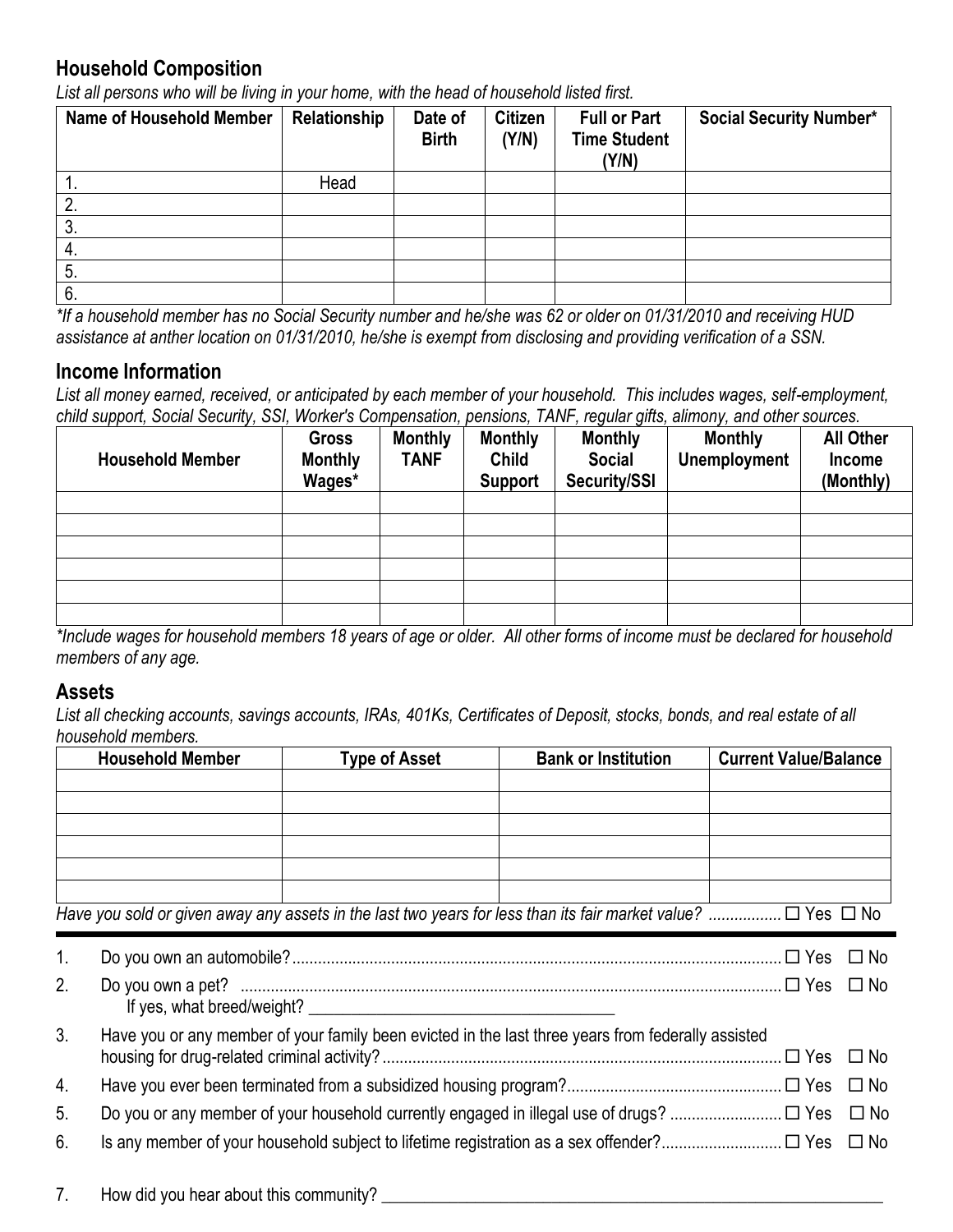8. If you are unable to communicate (written/verbal) with us in English, in which language do you need information?

 $\_$  , and the set of the set of the set of the set of the set of the set of the set of the set of the set of the set of the set of the set of the set of the set of the set of the set of the set of the set of the set of th

9. What type of apartment are you interested in?  $\Box$  Studio  $\Box$  1 BR  $\Box$  2 BR  $\Box$  3 BR  $\Box$  4 BR

*I/We certify that if selected to move into this community, the unit I/we occupy will be my/our only residence. I/We understand that the above information is being collected to determine my/our eligibility for subsidized housing. I/We authorize the owner to verify all information provided on this application and to contact previous or current landlords or other sources for credit, criminal background and verification information that may be released to appropriate federal, state, or local agencies. I/We certify that the statements made in this application are true and complete to the best of my/our knowledge and belief. I/We understand that false statements or information are punishable under federal law and may negate this application and any resulting rental agreement.* 

| Signature: | Applicant (Head of Household)   | Date |
|------------|---------------------------------|------|
| Signature: | Spouse/Co-Applicant             | Date |
| Signature: | Other Adult (18 yrs. and older) | Date |
| Signature: | Other Adult (18 yrs. and older) | Date |

 $\Box$  A Piedmont Housing Alliance staff member assisted applicant(s) in completing this application. Staff member providing assistance:

*The following attachments are included with this application. Completion of both forms is optional. If you choose not to complete one or both of them, please write "Chose not to complete" on the form(s) and return them with your completed application.*

- 1. HUD Form 92006 Supplement to Application for Federally Assisted Housing
- 2. HUD Form 27061-H Race and Ethnic Data Reporting Form



STATEMENT OF NONDISCRIMINATION ON BASIS OF DISABILITY: The owner and managing agent of this property do not discriminate on the basis of disability status in the admission or access to, or treatment or employment in, their federally assisted programs and activities. Applicants with a disability have the right to request reasonable accommodations when necessary to participate in the application process or make effective use of the housing programs. To request a Reasonable Accommodation, please contact the property's management office.

> **Please return this application in person or by mail to:** Piedmont Housing Alliance, 682 Berkmar Circle, Charlottesville, VA 22901